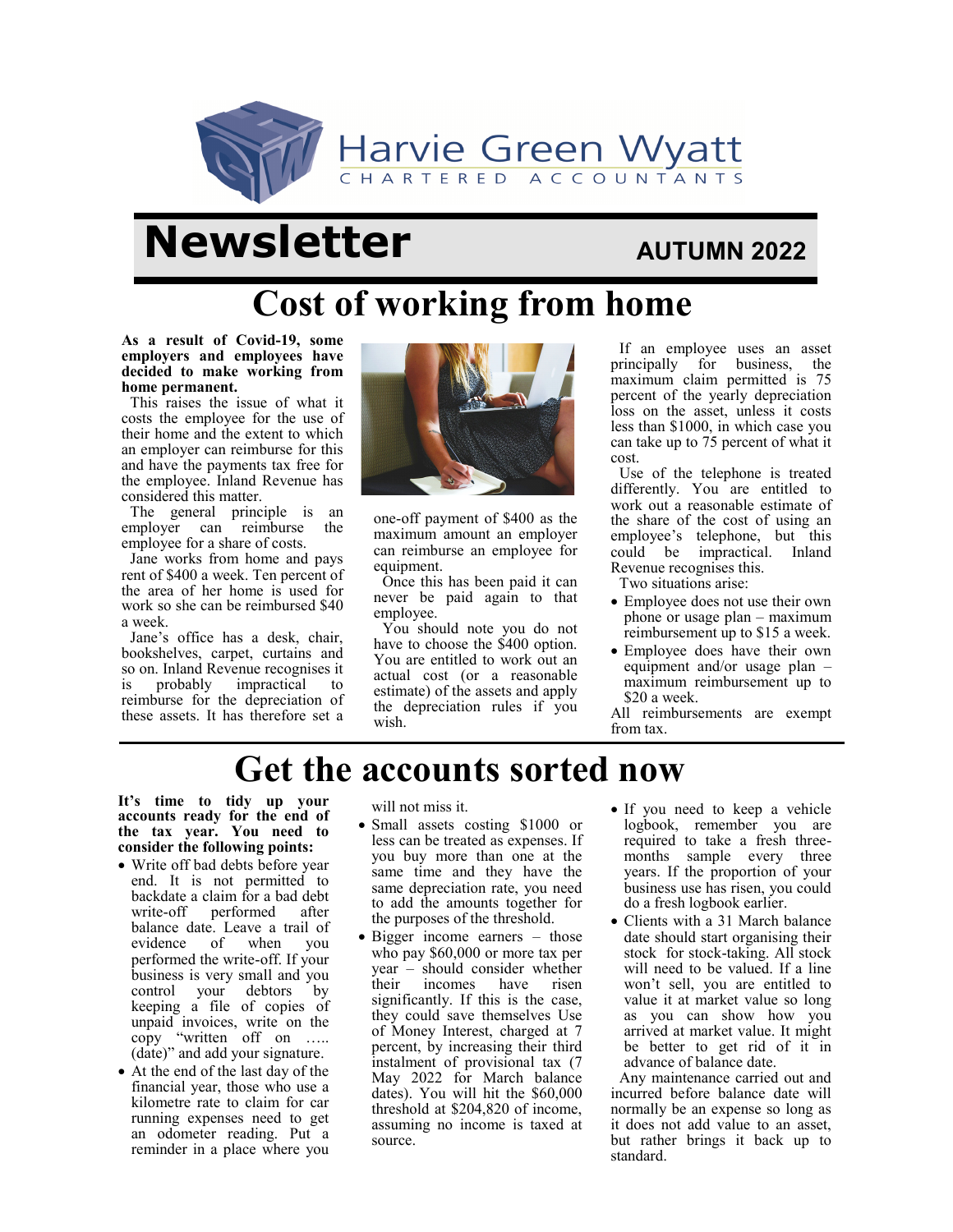## **Property rules: Repairs or an asset?**

**Suppose you have a rental property and replace the carpet. Is the cost repairs or is it a new asset? Do the same rules apply to lino?**

Determining how to treat some expenditure, particularly in relation to property, can be complex. The best thing to do is to provide us with full information about what you have done.

Some expenditure on property can be the creation of a new asset while other can be repairs or maintenance.<br>When com

considering repairs, Inland Revenue tells us to look at the asset. For example, if you buy some lino, you have to stick it to the floor of the house so it becomes part of the house. Therefore, if you replace the lino, the cost is fully tax deductible, because it is repairs to part of the house.

Carpet can be an asset in its own right, because it doesn't get stuck to the floor and could be pulled up and sold. Therefore, carpets could be either a separate asset and valued at the time you buy the house or it might have been ignored and therefore would form part of the house. If it has been treated as a separate asset and you replace it, you write off the old carpet and you depreciate the new carpet. If it has been treated as part of the house, replacing it becomes repairs and is therefore fully tax deductible.

### **Fringe Benefit Tax – annual registration**

If your gross PAYE and ESCT is less than \$1 million you can apply to lodge annual fringe benefit tax returns instead of quarterly. Advantages:

- The \$300 limit per employee per quarter general employee exemption becomes \$1200 per year, enabling you to make gifts worth more than \$300
- Less administration

The election to file on an annual basis must be made by 30 June 22.

## **Clearing up confusion over use of home costs**

#### **Many business people are confused about the use of home calculation. Outside expenses**

Apportion any costs incurred on the outside of the house between the business use and the nonbusiness use on an area basis. So if you have 10 percent of your house used for business, you can claim 10 percent of costs like mending the roof.

#### **Inside expenses**

Any expenses not relating to the area used for business are not claimable. For example, if you carry out some maintenance work in the kitchen, which is not an area principally used for business, none of the cost is tax deductible. On the other hand, if maintenance work is carried out in the area where you work, it is fully tax deductible. If the expenditure relates to the whole house, it can be apportioned on a reasonable basis.

#### **Area used for work**

To be entitled to a claim for the use of your home, you have to have an area, which is a **separately identifiable** part of the house, which is used

**primarily** for business purposes. So, if you work at the kitchen table and this area is used primarily for dining, you get no claim. However, if you use a corner of the dining room as an office, this share of the dining room could be a legitimate claim for use of home.

Also, if you choose to work at home but could as easily do the work at your business premises, but it simply suits you to work at home, you don't get a deduction. This is because, in this circumstance, working at home is merely a convenience and not a necessary expense in running your business.

#### **How to do the calculation**

You are entitled to work out actual costs and take a share of these. However, there is a shortcut. Inland Revenue will provide a per square metre rate to use to cover all the costs except for your mortgage interest and rates (or rent). So you can just apportion these two expenses and then use the Inland Revenue metre rate for the rest of your claim – power, depreciation, repairs and so on.

## **GST changes are in the wind**

#### **Inland Revenue proposes some GST changes..**

- Some businesses make supplies which are partly exempt from GST. It's going to be possible to get an agreement with Inland Revenue on the proportion, which can be treated as exempt.
- Sometimes a business, which transports goods to and from New Zealand, also has to transport them through New Zealand. GST on the cost is zero rated. However, if a contractor is engaged to do this, zero rating does not apply. The law is to be changed. This will mean any cartage contractor performing this type of service will not be required to charge GST on that service.
- Some people have to register for GST on income derived from assets which are used partly privately and partly for business.

This is because the business income goes over the \$60,000 threshold for GST registration. A typical example can be a beach cottage. When it is sold the owner usually has to pay GST on the selling price. Currently the full capital gain is subject to GST with no allowances made for the private use of the asset – say 20 percent. So you might have a situation where the cottage is sold for \$1.15 million. A total of \$150,000 goes to Inland Revenue for GST. Under the new rules this will be reduced by \$30,000 to \$120,000. This change is to be backdated to February 2020.

• Instead of having to get Inland Revenue approval for a buyercreated tax invoice, it is going to be sufficient to have agreement between the registered buyer and the registered seller.

**Note: none of this is law yet and could be changed**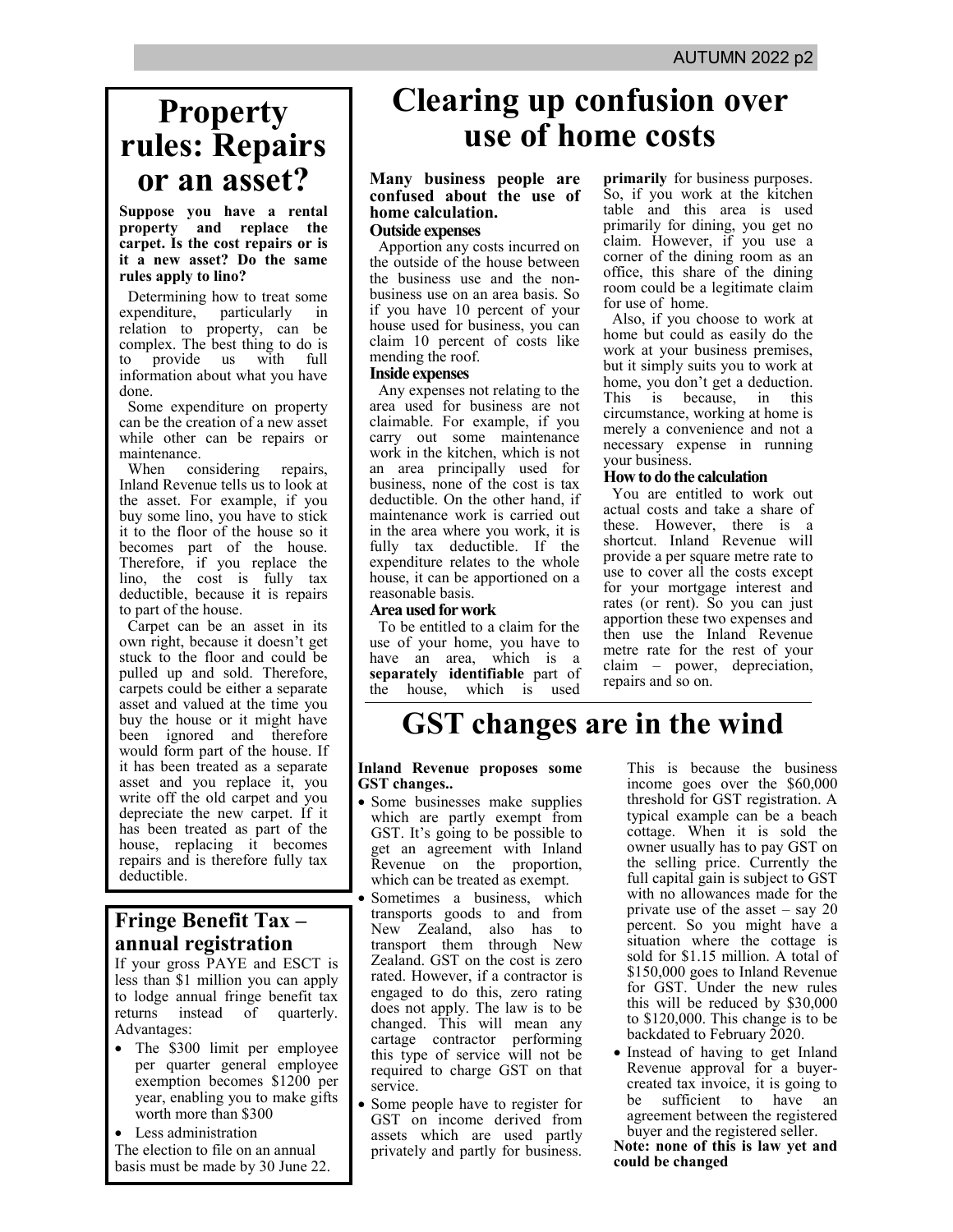## **Inflation pricing pressures on consumer engagement**

From initial fears of a prolonged economic slump due to Covid-19, the global economy has seen a resurgence led by unprecedented demand. To experience such strong activity following months of lockdown where key industries cut back on activity to reduce costs, a backlog has been created such that global supply chains may take years to catch-up. Coupled with skill shortages across all industries, the past 12 months have seen inflationary pressures reach a new high for the 21st century.

Faced with increasing input costs, businesses have had little choice but to pass these costs on to consumers. Price increases are however an uncomfortable conversation in all business settings. How much of this cost can the business assume? How will consumers react? What are our competitors doing? These are just some of the questions to cause a headache.

Moreover, with the power of social media, consumers can have more of a say on price surges than ever before. Hence, the reaction of consumers and the impact on business reputation can have long term consequences if changes are not communicated clearly.

Considering the consumer reaction to price rises, businesses must evaluate how the long-term impact on customer relationships will be managed. With the increased emphasis on environmental, ethical, and social factors impacting a consumers decision making process, society values transparency and businesses who maintain a strong dialogue with the community in which they operate. An open dialogue explaining the reason why prices are increasing will more likely assist with a consumer associating themselves strongly with the business and made to feel an integral part of its success. In a volatile market, poor communication poses the greatest risk to a customer switching to a competitor. Not having the opportunity to consider or discuss upcoming changes can create a shock to consumers which can harm the relationship.

Disruption historically leads to innovation. Inflationary pressures encourage consumers to seek alternative solutions. Businesses must either provide these alternatives or risk consumers going elsewhere. Hence, although the current environment is challenging, investment into technology and new skills is more crucial than ever.

Businesses that can innovate and increase the value proposition are in turn more likely to establish a customer base which will not get deterred by price, and instead focus on the value being delivered. Value based pricing could enable businesses to shift the focus from inflation to future growth.

## **Tax due diligence when buying or selling**

The end of the financial year is a time for reflection on the year that has been. For business owners, this break is an opportunity to evaluate their future strategy and consider whether it is time to exit, or conversely, grow by purchasing someone else's business. Whether buying or selling, it is a demanding exercise.

A business sale can either be in the form of a share sale, where the shares in the company that owns the business are transferred, or an asset sale, where the underlying assets of the business are transferred. If the transaction is by share sale, the purchaser takes on the past risks and obligations of the target company. It is therefore important to understand if there are any 'skeletons in the closet'. This risk is mitigated by undertaking 'due diligence'. This same risk does not arise in an asset sale, because the vendor's 'history' is not transferred to the purchaser.

For the vendor, due diligence might subject the business to a level of scrutiny not experienced before. For the purchaser, a large volume of information may be presented and it will be important to

remain focused on information that is material and relevant.

From a tax perspective, due diligence is aimed at confirming whether the target company has satisfied its historic tax obligations and therefore no risks exist that a tax liability might arise in relation to a period prior to the change of ownership. There is both a qualitative and quantitative element to this process.

The tax return filing history will be reviewed to confirm that there are no outstanding returns and to what extent past returns have been filed on time. Not just income tax returns, but also GST, FBT, PAYE, etc. Past tax advice will be requested and reviewed to determine whether the positions taken are correct and reasonable. The general business profile will be reviewed to identify what tax adjustments need to be made and this will be cross checked against the tax position taken to ensure there is alignment.

Common risk areas will be reviewed, for example a business that engages contractors may be scrutinised to ensure these individuals are not actually employees. The treatment of Covid subsidies could also be reviewed. Has nondeductible capital expenditure been identified and adjusted. Does the target have a large number of vehicles on its fixed asset register, if yes, how have they been treated for FBT purposes… the list goes on.

Generally, Inland Revenue is able to reassess a tax return if it was filed in the past four to five years (the time bar period). Hence, due diligence is typically undertaken on the four most recently filed tax return periods.

Finally, the qualitative element comes into play. The team performing the due diligence will form a view of the target company's approach to tax compliance based on what they have seen. For example, if a company files its income tax returns late, does not use an external accountant and does not seek advice on material transactions, a negative view will form.

This, along with other issues identified, may ultimately lead to more comprehensive warranties and indemnities, a portion of the sales price being placed in escrow or, at the extreme, a reduced price for the